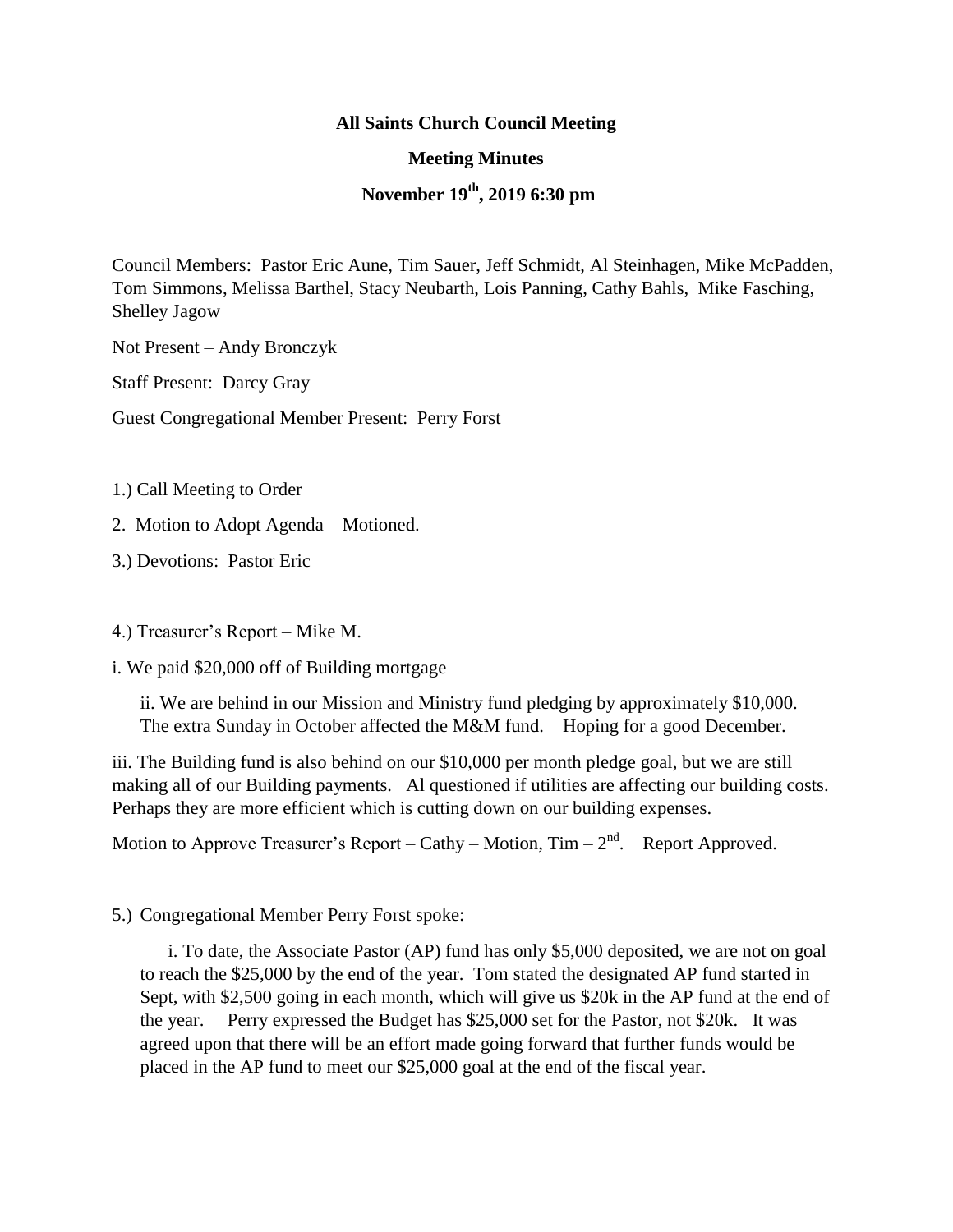ii. Motion was made to combine the Spare and Share and the Associate Pastor Fund together. The Spare and Share money does not reflect towards the \$25,000 budget. Motion carried.

### 6.) Associate Pastor:

i. Person in charge of Call Process was seriously ill. The Staff is way behind. Just got a call from Bishop. Due to Holidays, Bishop is coming out Jan. 12 or  $19<sup>th</sup>$ . They are putting together some names, but wants to meet with us first. Most likely the earliest we will have a new Associate Pastor in the position is April.

7.) Approve Part-Time Custodian Lois Panning at \$13.95/hour. Al – Motion to hire Lois, Shelley  $2<sup>nd</sup>$ . Motion Approved. Lois abstained from voting.

## 8.) "Souper Bowl of Caring"

i. Melissa Barthel informed the council of a proposal she received to combine 3 Confirmation/Youth Groups from some of our local churches to hold a Chili Cook-off contest. Events like this have been held before and are known as "SouperBowl of Caring." It would be held in February, date not known yet. All money received would be donated to our local Food Shelf. A great way to get youth involved and give back to our local community. Melissa just wanted to make sure the council members were aware of this planning with two other local churches and there weren't any issues that she wasn't thinking of. All members supported the event.

### 9.) Ministry Team Reports:

i. Jan.  $26<sup>th</sup>$  is the Ministry Teams Signups. Teams need to choose Jan  $6<sup>th</sup>$  or  $13<sup>th</sup>$  to meet at the church to discuss.

ii. Eric – Christmas Mailing is going out, about 5,000 households.

A.) Building and Grounds

i. Request for Front door Handrailing – Quote from Storms Welding - \$1,083.14. Motion to approve through Garage Sale money – Louis – Motion,  $2<sup>nd</sup>$  – Cathy. Motion approved.

ii. Snowplowing Contract – Curfman's Snow Removal was our only bid. Motion to Approve – Al, Shelley  $2^{nd}$ . Motion Approved.

iii. New LED lighting in parking lot – anonymous donation for us. A big savings.

B.) Faith Formation, WorshipTech and Gratitute/Outreach did not have any new business.